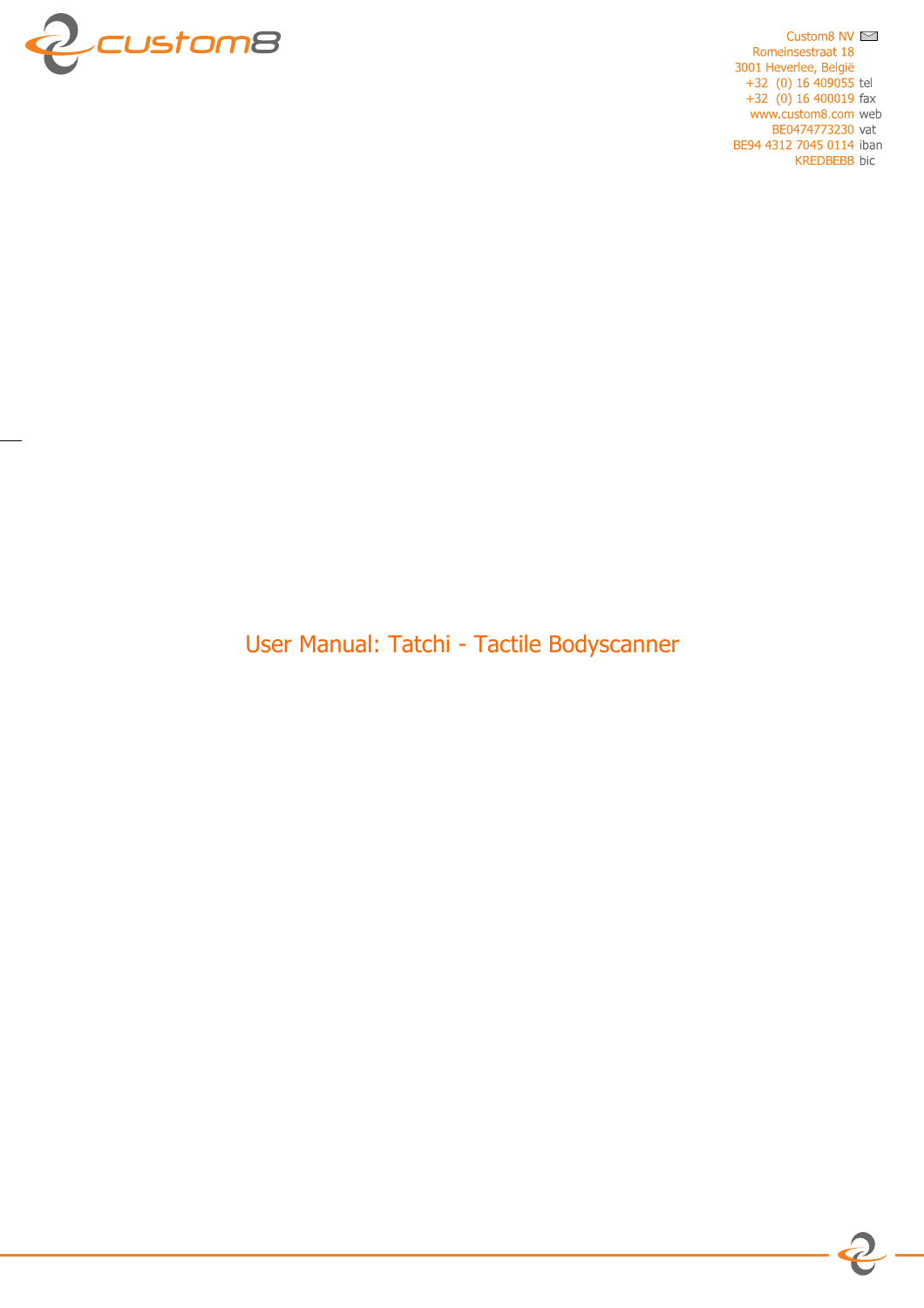# **COPYRIGHT**

#### © Copyright Custom8 nv

No part of this publication may be reproduced, stored in a retrieval system, or transmitted in any form or by any means, electronic, mechanical, photocopying, recording, or otherwise, without the prior written permission of Custom8 NV. No patent liability is assumed with respect to the use of the information contained herein. Neither is any liability assumed for damages resulting from the use of the information contained herein.

#### **Feedback**

Requests for information or usage of these –or parts of these- instructions can be addressed to:

Custom8 NV Romeinsestraat 18 B-3001 Heverlee info@custom8.com

Date of publication Oct 30, 2019

Version info V 3.x

> Corrections / suggestions may always be addressed to : info@custom8.com

> > Your help is greatly appreciated.

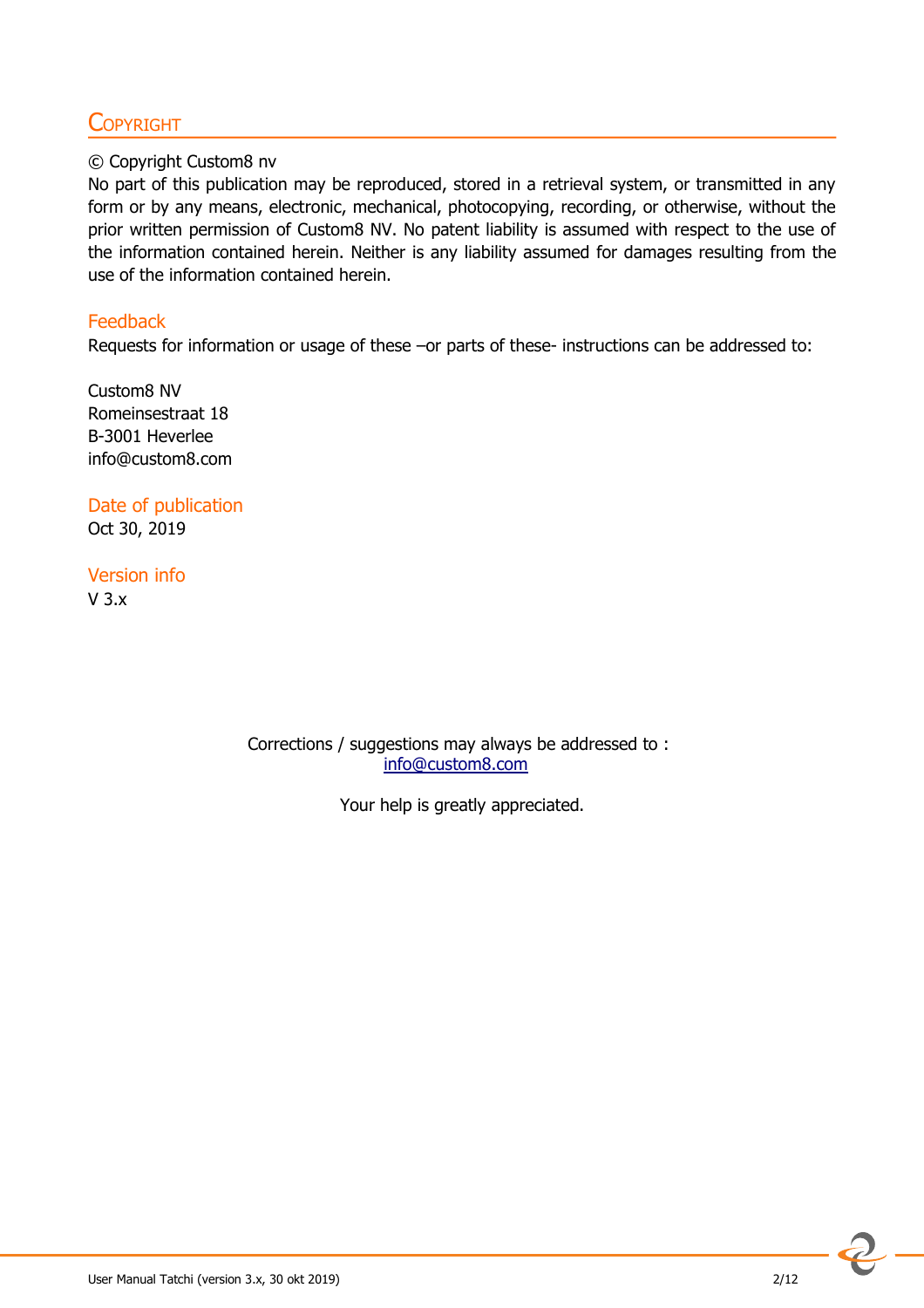# **Table of Contents**

 $\overline{2}$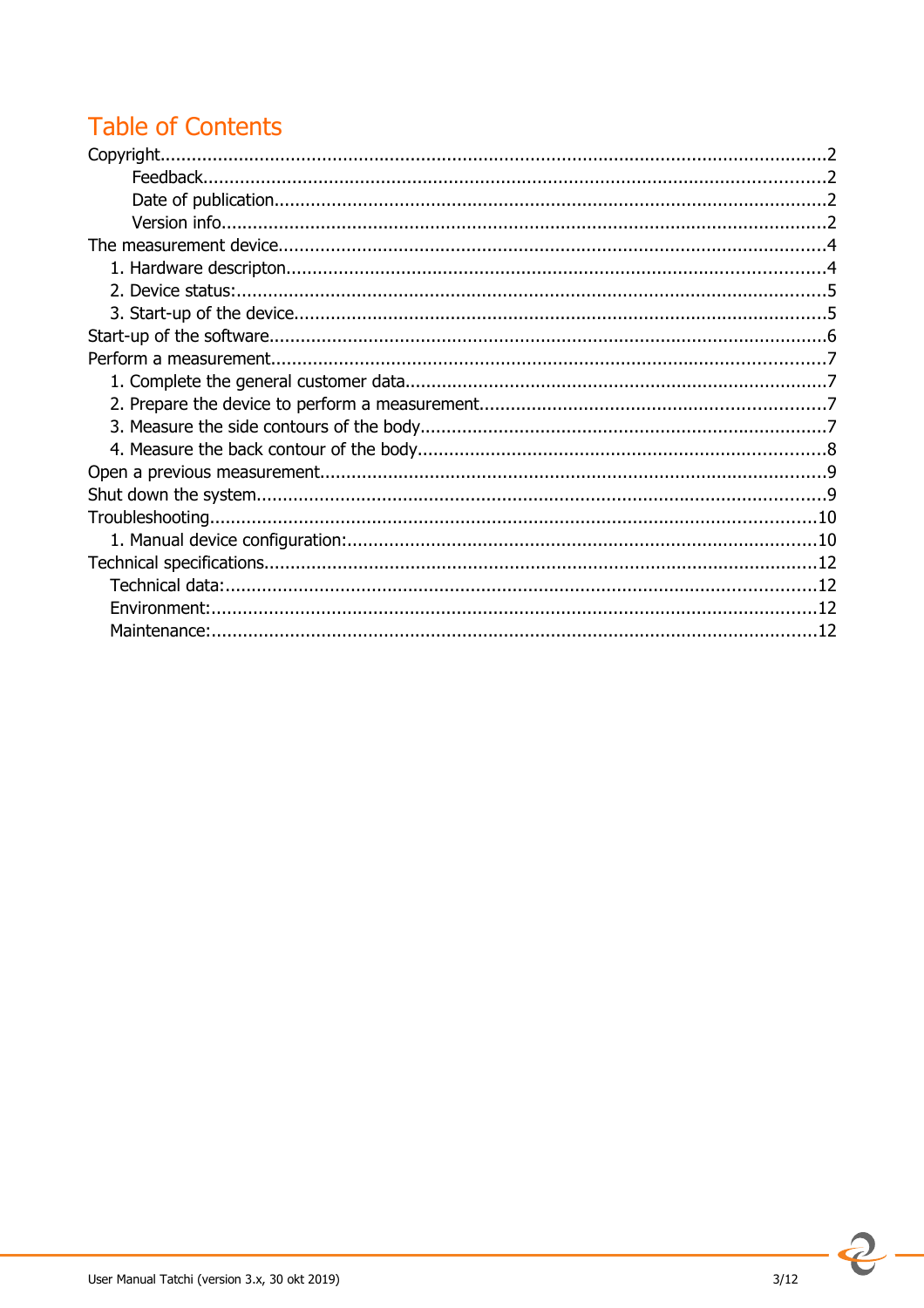## THE MEASUREMENT DEVICE

## 1. Hardware descripton





The main parts of the device include a weightscale **(D)** and a moving sensor arm **(B)** with rollers **(C)** that follow the body contours. The moving arm has a button **(F)** on the back to inform the system about the action that will follow.

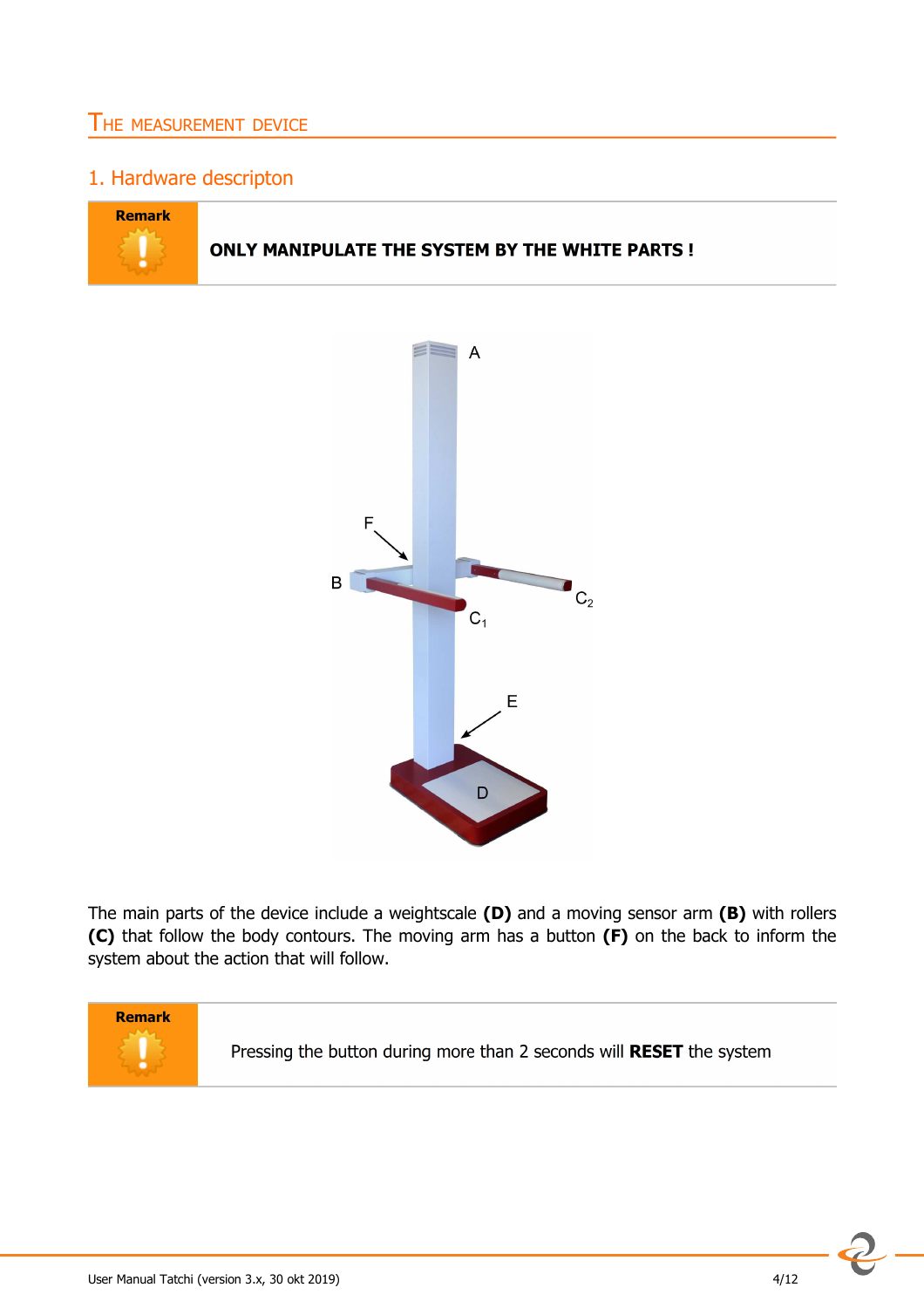## 2. Device status:

| color(s)            | speed | description                      |  |
|---------------------|-------|----------------------------------|--|
| ٠                   |       | Off                              |  |
| red-blue            | Slow  | Connecting to router             |  |
| green-purple-yellow | Slow  | Network address                  |  |
| gray                | Slow  | Standby                          |  |
| white               | Slow  | Connected                        |  |
| yellow-white        | Slow  | Prepare side contour measurement |  |
| yellow              | Slow  | Perform side contour measurement |  |
| yellow              | Fast  | End of side contour measurement  |  |
| purple-white        | Slow  | Prepare back contour measurement |  |
| purple              | Slow  | Perform back contour measurement |  |
| purple              | Fast  | End of back contour measurement  |  |
| green               | slow  | Processing                       |  |
| green               | Fast  | Processing ok                    |  |
| red                 | Slow  | Processing error                 |  |

The device communicates with the user by means of a multicolor LED (A):

## 3. Start-up of the device



Make sure nothing is on the device while starting the device

At the back of the measuring system you can find the on/off-switch **(E),** put it in the "ON" position. You will immediately notice that the indication LED **(A)** will light up in WHITE .This is the sign that the power is turned on.

Right after this sign a RED-BLUE blinking indication has to follow. This is the signal that the system is looking for communicating with the router.

If you don't see this last blinking indication please check the following:

- Is the router powered on and under tension?
- Is the cable connection between router and device still OK?

If all the previous is OK you might see a GREEN PURPLE YELLOW indication. This is the sign that the communication with the router is OK. The LED indication will blink GREY.

#### **The measuring device is now ready for use.**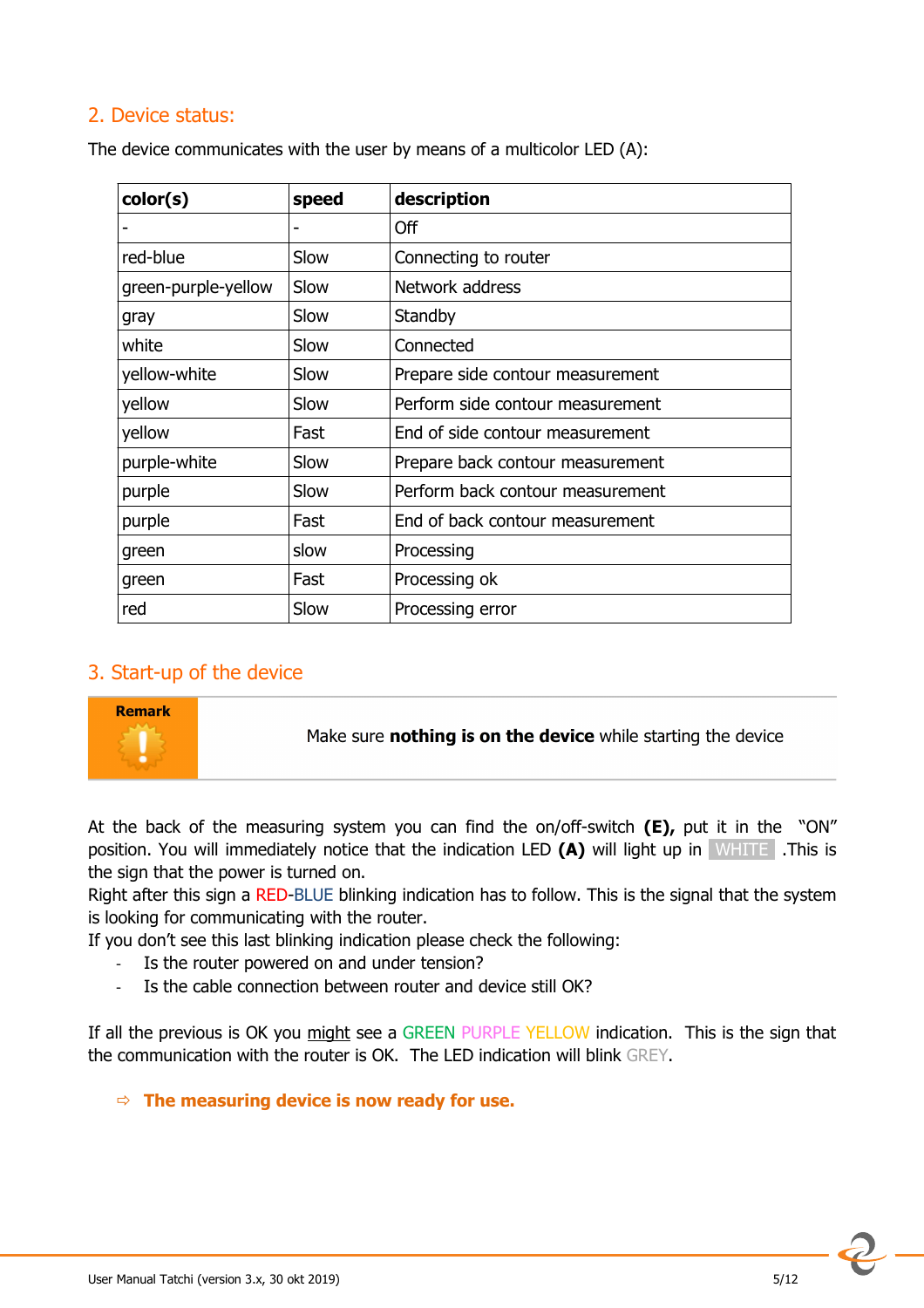#### START-UP OF THE SOFTWARE



Double-Click the software icon on the desktop and wait until the software starts up. You will notice the software immediately seeks communication with the device, resulting in some on-screen feedback messages.

|                           | :ustom8<br>Support your business<br>with the science of sleep v. 3.0.0 |                      |
|---------------------------|------------------------------------------------------------------------|----------------------|
| Klant<br>Voornaam<br>Naam |                                                                        |                      |
| $\circ$ v<br>Geslacht     | Verbinding met Scanner wordt gestart                                   |                      |
|                           |                                                                        |                      |
|                           | LENGIE: -                                                              | IAILLE: -<br>HEUP: - |

If the software was able to set up the link with the device, the connection button (top left button) turns green and the measurement button (next to connection button) becomes blue in stead of gray:

| Voornaam | <b>TOM</b>   |                                       |           |             |  |
|----------|--------------|---------------------------------------|-----------|-------------|--|
| Naam     | <b>TEST</b>  |                                       |           |             |  |
| Geslacht | $\circ v$ OM | Geboortedatum 29/10/2019 <sup>#</sup> |           |             |  |
|          |              |                                       |           |             |  |
|          |              |                                       |           |             |  |
|          |              |                                       |           |             |  |
|          |              |                                       |           |             |  |
|          |              |                                       |           |             |  |
|          |              |                                       |           |             |  |
|          |              |                                       |           |             |  |
|          |              |                                       |           |             |  |
|          |              |                                       | WEIGHT: - | SCHOUDER: - |  |

After this the LED-indication will turn WHITE . This is the sign the connection with the PC is OK.

#### **The software is now ready for use.**

If this is not the case, please consult the troubleshooting section.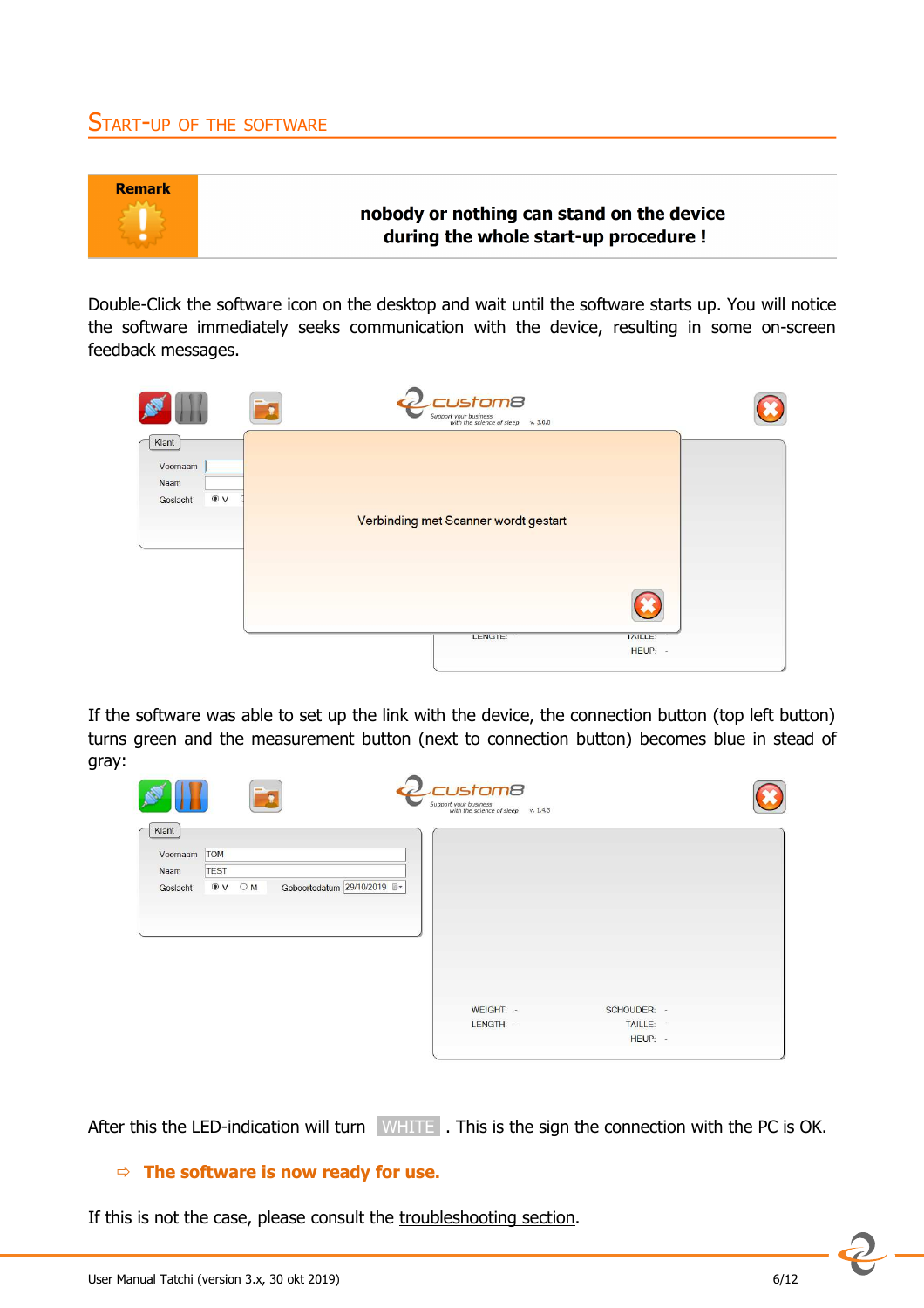## PERFORM <sup>A</sup> MEASUREMENT

#### 1. Complete the general customer data

Fill in the customer name, the gender and the date of birth.

#### 2. Prepare the device to perform a measurement

Move the sensor arm **(B)** to the bottom and "open" the 2 sensor arms **(C)**

As a general rule we can state that it is not a good idea to manipulate the arms by the RED parts. Try to avoid this as much as possible.

Instruct the system to start a measurement by pressing the scan icon:



#### 3. Measure the side contours of the body

The device responds to the scan request by a fast YELLOW – WHITE blinking of the LED-indication.



At this moment the customer can position himself/herself on the device.

- Beware that the customer is completely positioned on the white footprint  $(D)$ **Remark** Customer has to stand on the system with his/her backside positioned towards the system, without leaning against the system. Customer has to keep his arms in front of his body. Lower- and upper arms in an angle of 90°, elbows against each other (as close as possible).
	- Position both sensor arms **(C)** against the body of the customer at the height of the thighs.
	- Press the button **(F) short**
	- When the system only flashes YELLOW the device is ready for the first measurement.
	- Roll the sensor arm **(B)** gently and steady towards the top until the neck of the customer.
	- Wait for 2 seconds in this position. This is the sign that the first measurement can be closed.
	- The system no quickly flashes PURPLE WHITE, indicating that is ready for the  $2^{nd}$ measurement.
	- Bring both sensor arms **(C)** again to the starting position.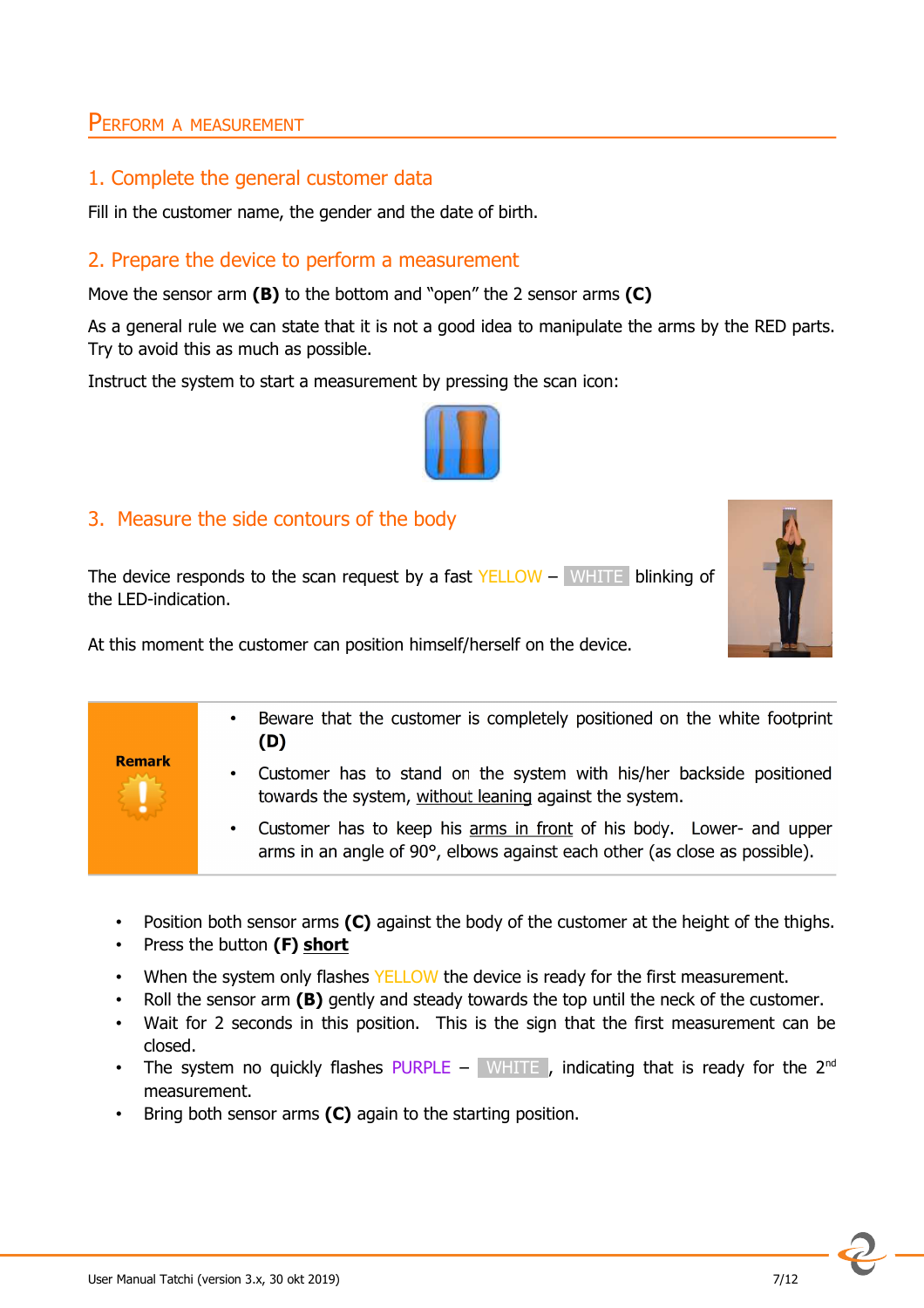## 4. Measure the back contour of the body

The customer can now turn himself/herself 90° (to the left) in order to be able to measure the contour of his/her back.



## Beware that the customer is completely positioned on the white footprint  $(D)$ **Remark** Customer has to have the system LEFT of himself/herself Customer has to keep his arms in front of his body, crossed before his/her body.



Start both measurements (contour and back) with the arm AT THE SAME HEIGHT !

- Position sensor arm **(C1)** against the body of the customer at the height of the thighs, leaving the other sensor arm **(C2)** in the outer position.
- Press the button **(F) short**
- At this moment the system only flashes PURPLE, it is ready to perform the  $2^{nd}$ measurement.
- Roll the sensor arm **(B)** gently and steady towards the top until the neck of the customer.
- Wait for 2 seconds in this position. This is the sign that the second measurement can be closed.

If everything has been finished in the right manner, the LED-indication will give a GREEN sign. Be aware that this is not a guarantee that the measurement itself has gone well, this is an evaluation which will be made by the software.

|                                                                                              | ustom8<br>Support your business<br>with the science of sleep v. 3.0.0 |                        |                      |
|----------------------------------------------------------------------------------------------|-----------------------------------------------------------------------|------------------------|----------------------|
| Klant<br>Voornaam<br>Naam<br>Geboortedatum 29/10/2019 =<br>$\bullet$ v $\circ$ M<br>Geslacht |                                                                       |                        |                      |
|                                                                                              | GEWICHT: 83,4                                                         | SCHOUDER: 47,2   142,4 |                      |
|                                                                                              | LENGTE: 180                                                           |                        | TAILLE: 41,6   119,4 |
|                                                                                              |                                                                       |                        | HEUP: 35,7   89,0    |

You will now either get a result page with an overview the customer's measures or the system will return an error. If you get such an error, the measurement has to be re-initiated from the start.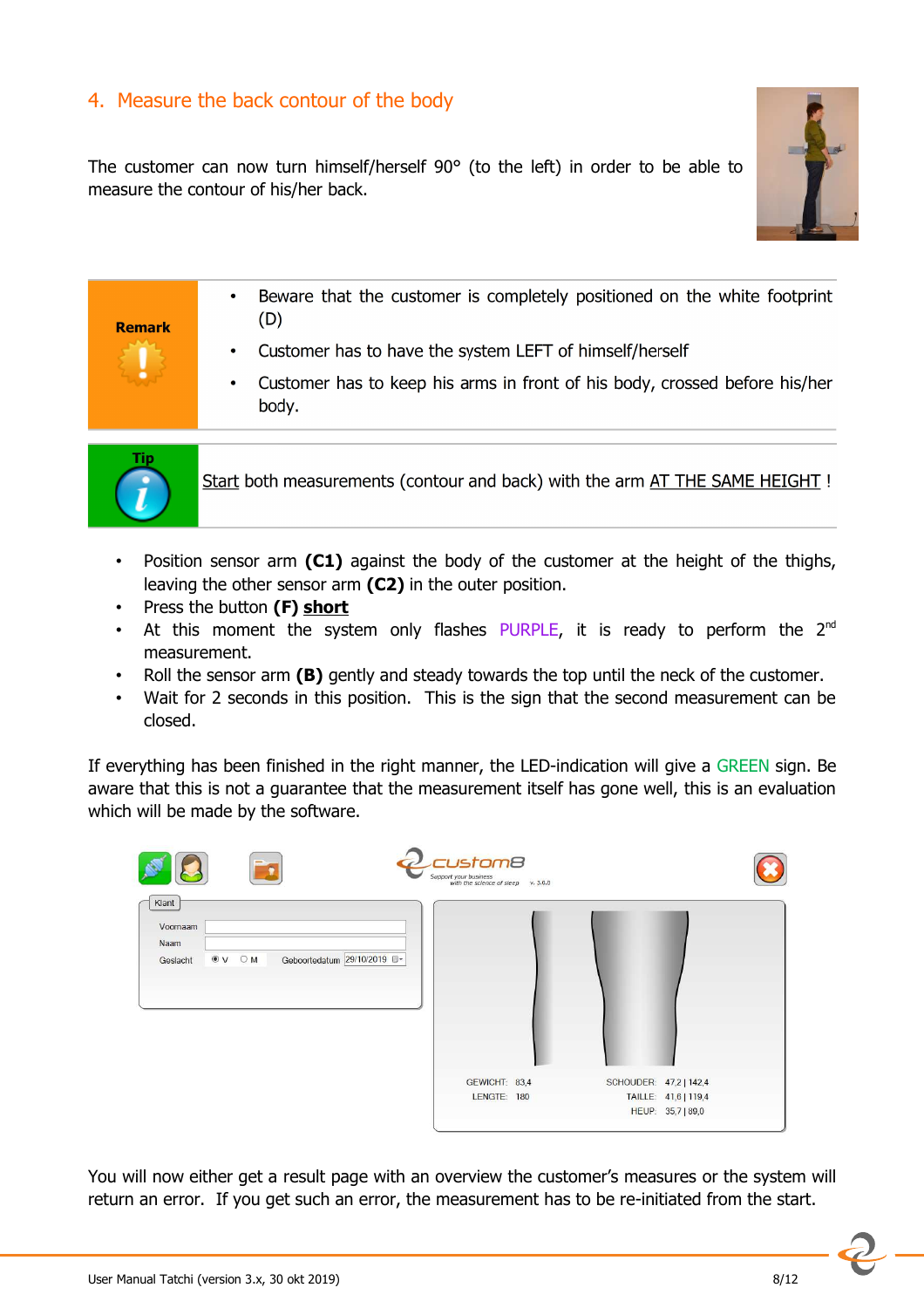An error will mostly be a result of:

- The customer not standing entirely on the weight scale
- The customer not holding his/her arms in the right position
- The back of the customer which couldn't be measured in the right way because the customer was leaning forward to much
- The customer moving on the weight scale during the measurement

Please correct this issue and re-start the measurement.

A new measurement can be initiated by clicking on the button next to the connection button (top left):



OPEN <sup>A</sup> PREVIOUS MEASUREMENT

All measurements are automatically saved in the following directory:

C:\Users\[your username]\Documents\custom8\Tatchi\Data

They can be opened within the software by clicking on the following icon at the top of your screen:



## SHUT DOWN THE SYSTEM

- 1. Close down the software
- 2. Close down the PC
- 3. "Close" the sensor arms **(C)** and position the sensor arm **(B)** at the bottom.
- 4. Switch the ON/OFF switch of the measuring device **(E)** to the "OFF" position.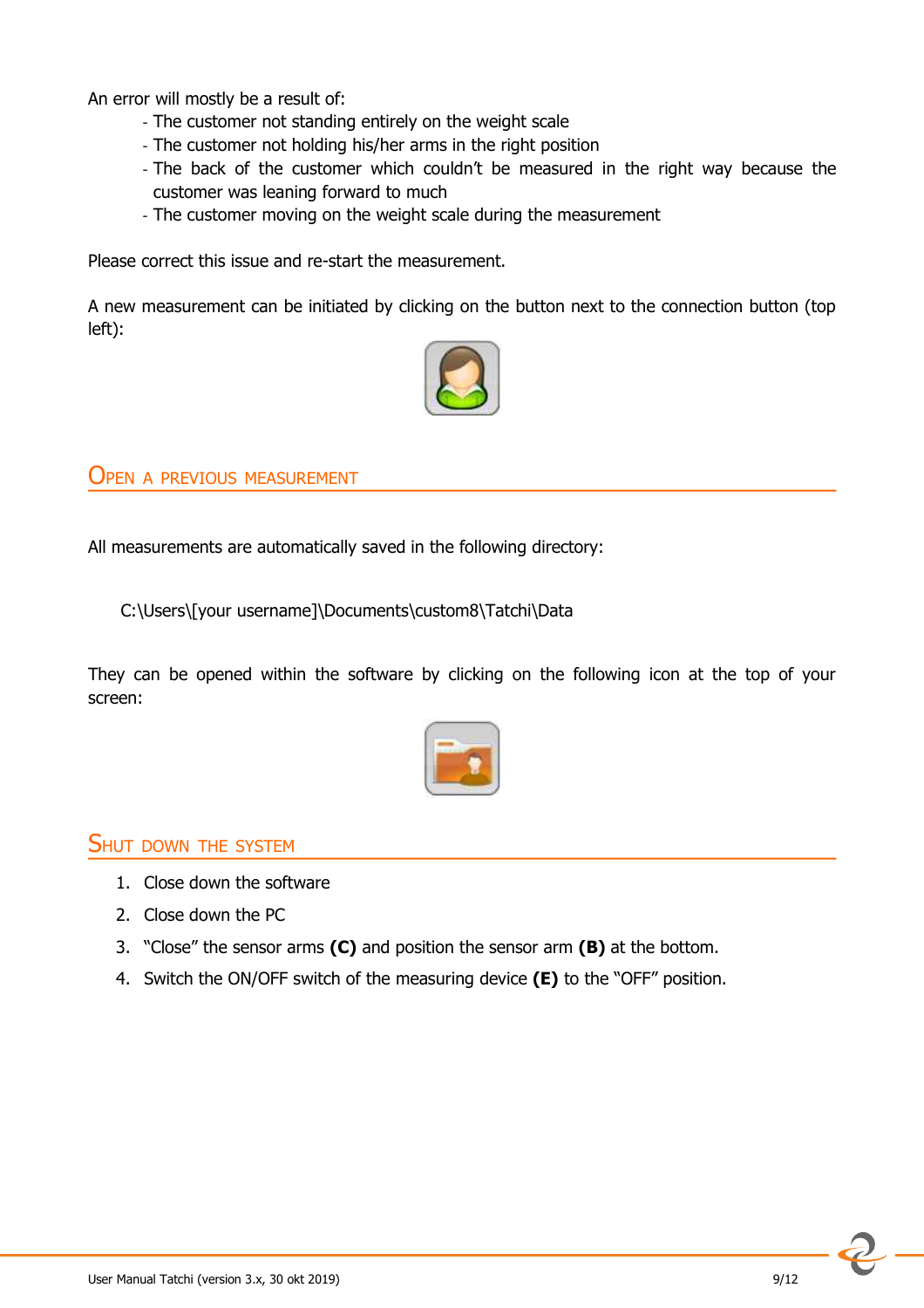## TROUBLESHOOTING

## 1. Manual device configuration:

The communication with the device runs over TCP/IP, and therefore the software requires to know the network address of the device. If the current device address is not available or does not respond, the software will try to automatically discover an available device by scanning the network. In some cases this automatic discovery doesn't work, and the network address must be supplied manually.

Procedure:

1. Turn on the measuring device

The system communicates through color-codes on top of the device, please pay close attention to these codes that are shown:

A RED-BLUE blinking indication will follow first. This is the signal that the device is looking for communication with the router.

Next the system will send a GREEN PINK YELLOW indication.

This combination is a coded address:

| <b>GREEN</b> | hundreds |
|--------------|----------|
| <b>PINK</b>  | tenths   |
| YFI I OW     | units    |

for example:

1 GREEN, 3 PINK en 5 YELOW blinks is code: **135**.

1 GREEN blink is code: **100**. (zero blinks is ALSO a code.)

#### **Remember this code.**

- 2. Turn on the PC
- 3. Launch the program "**c8.Tatchi.SettingsTool**" which you will find on your desktop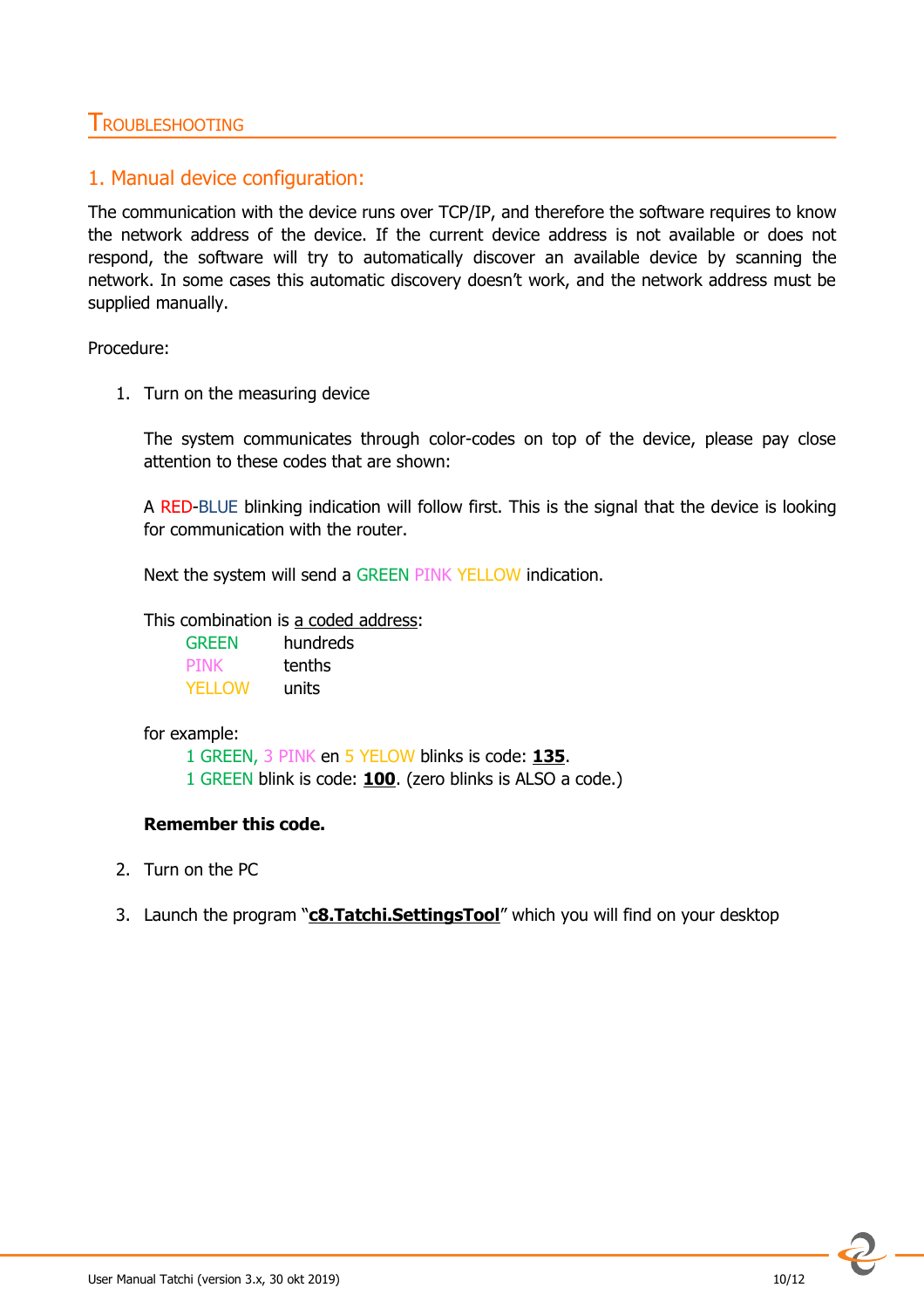| c8.Tatchi.SettingsTool 3.0.0.12       |                                                          |  |
|---------------------------------------|----------------------------------------------------------|--|
| [192.168.1.7:10050]                   | SERVER VERSION: X<br>$\sqrt{2}$<br>H.                    |  |
| DEVICE SCOPES CALIBRATION BUTTON LEDS |                                                          |  |
|                                       |                                                          |  |
|                                       |                                                          |  |
|                                       | port number:<br>10050                                    |  |
|                                       | timeout:<br>15<br>yuno:                                  |  |
|                                       |                                                          |  |
|                                       | log:                                                     |  |
|                                       |                                                          |  |
|                                       |                                                          |  |
|                                       |                                                          |  |
|                                       | 192.168.1.101 $\div$<br>$\circledbullet$<br>Р<br>ADD IP: |  |
|                                       | $\circ$                                                  |  |
|                                       |                                                          |  |
|                                       |                                                          |  |
|                                       |                                                          |  |

- 4. Key in the color coded address at the bottom of the screen (ADD IP)
- 5. Press the save icon on the right
- 6. The connection icon turns from RED to GREEN and the light at the top of the measuring device turns WHITE instead of GREY.
- 7. Close down the settings-program
- 8. Start up the usual software.

#### **The system has now been set-up manually and is ready for use**

If this is not the case please contact the technical department by submitting a ticket to support@custom8.be